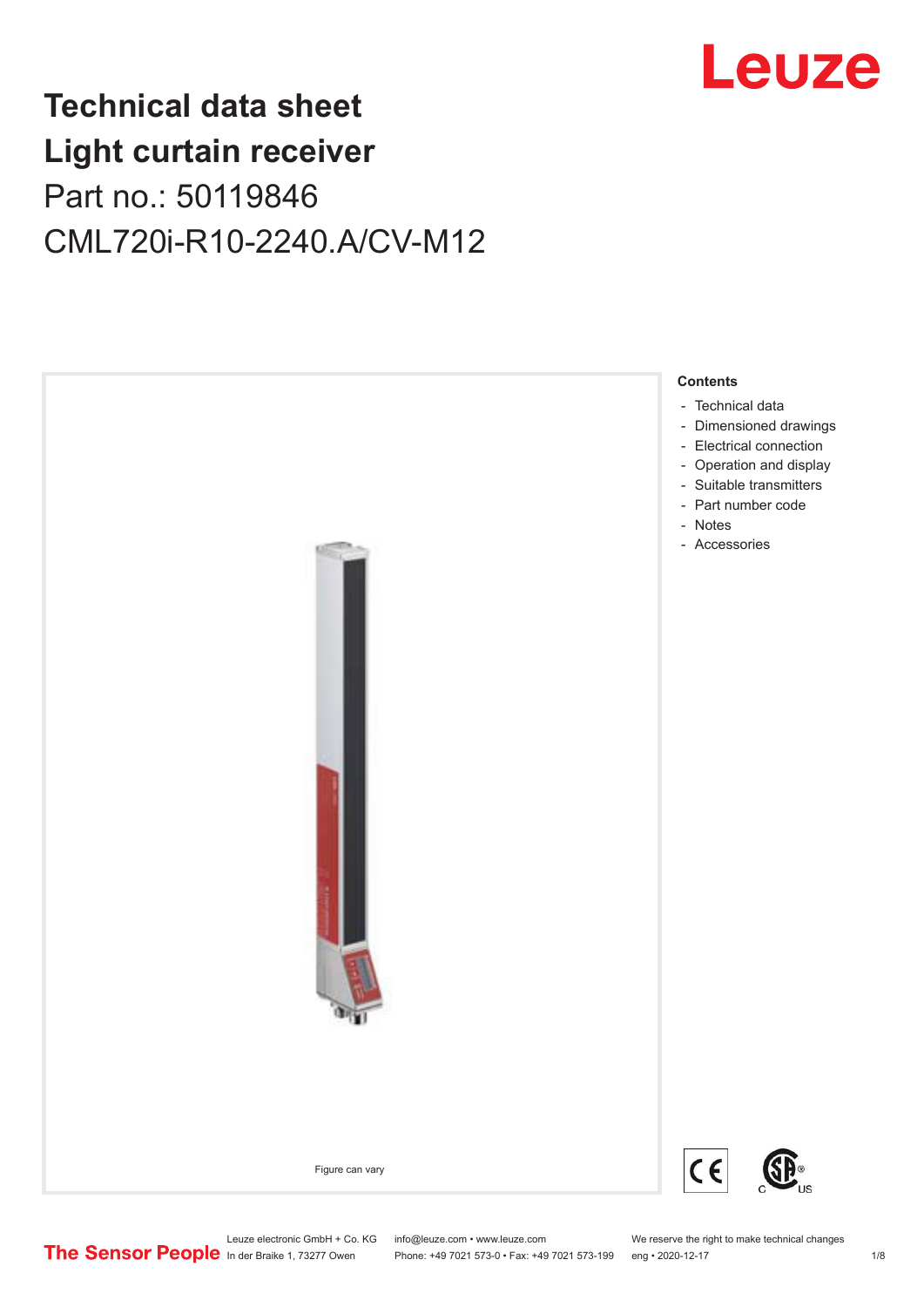## <span id="page-1-0"></span>**Technical data**

#### **Basic data**

| <b>Series</b>                                  | 720                                                                       |
|------------------------------------------------|---------------------------------------------------------------------------|
| <b>Operating principle</b>                     | Throughbeam principle                                                     |
| Device type                                    | Receiver                                                                  |
| <b>Contains</b>                                | 2x BT-NC sliding block                                                    |
| <b>Application</b>                             | Object measurement                                                        |
|                                                |                                                                           |
| <b>Special version</b>                         |                                                                           |
| <b>Special version</b>                         | Crossed-beam scanning                                                     |
|                                                | Diagonal-beam scanning                                                    |
|                                                | Parallel-beam scanning                                                    |
|                                                |                                                                           |
| <b>Optical data</b>                            |                                                                           |
| <b>Operating range</b>                         | Guaranteed operating range                                                |
| <b>Operating range</b>                         | 0.37m                                                                     |
| <b>Operating range limit</b>                   | Typical operating range                                                   |
| <b>Operating range limit</b>                   | 0.29m                                                                     |
| <b>Measurement field length</b>                | 2,240 mm                                                                  |
| <b>Number of beams</b>                         | 224 Piece(s)                                                              |
| Beam spacing                                   | 10 mm                                                                     |
|                                                |                                                                           |
| Measurement data                               |                                                                           |
| Minimum object diameter                        | 20 mm                                                                     |
|                                                |                                                                           |
| <b>Electrical data</b>                         |                                                                           |
|                                                |                                                                           |
| <b>Protective circuit</b>                      | Polarity reversal protection                                              |
|                                                | Short circuit protected                                                   |
|                                                | <b>Transient protection</b>                                               |
|                                                |                                                                           |
|                                                |                                                                           |
| Performance data                               |                                                                           |
| Supply voltage U <sub>B</sub>                  | 18  30 V, DC                                                              |
| <b>Residual ripple</b>                         | 0  15 %, From U <sub>B</sub>                                              |
| <b>Open-circuit current</b>                    | 0 435 mA, The specified values refer                                      |
|                                                | mitter and receiver.                                                      |
|                                                |                                                                           |
| Outputs                                        |                                                                           |
| Number of analog outputs                       | 2 Piece(s)                                                                |
|                                                |                                                                           |
| <b>Analog outputs</b>                          |                                                                           |
| Current                                        | 0  24 mA<br>011V                                                          |
| Voltage                                        |                                                                           |
| Analog output 1                                |                                                                           |
| Type                                           | Voltage                                                                   |
|                                                |                                                                           |
| <b>Analog output 2</b>                         |                                                                           |
| Type                                           | Current                                                                   |
|                                                |                                                                           |
| Inputs/outputs selectable                      |                                                                           |
| Output current, max.                           | 100 mA                                                                    |
| Input resistance                               | $6,000 \Omega$                                                            |
| Number of inputs/outputs selectable 2 Piece(s) |                                                                           |
| <b>Type</b>                                    | Inputs/outputs selectable                                                 |
| Voltage type, outputs                          | DC                                                                        |
| Switching voltage, outputs                     | Typ. $U_R / 0 V$                                                          |
| Voltage type, inputs                           | DC                                                                        |
| Switching voltage, inputs                      | to the entire package consisting of trans-<br>high: ≥6V<br>low: $\leq 4V$ |

| Input/output 1<br>Activation/disable delay  | 1 <sub>ms</sub>              |  |  |
|---------------------------------------------|------------------------------|--|--|
|                                             |                              |  |  |
| <b>Timing</b>                               |                              |  |  |
| <b>Readiness delay</b>                      | 450 ms<br>$7.12$ ms          |  |  |
| <b>Cycle time</b><br>Response time per beam | $30 \mu s$                   |  |  |
|                                             |                              |  |  |
| <b>Service interface</b>                    |                              |  |  |
| Type                                        | IO-Link                      |  |  |
| <b>IO-Link</b>                              |                              |  |  |
| <b>Function</b>                             | Configuration via software   |  |  |
|                                             | Service                      |  |  |
|                                             |                              |  |  |
| <b>Connection</b>                           |                              |  |  |
| <b>Number of connections</b>                | 2 Piece(s)                   |  |  |
| <b>Plug outlet</b>                          | Axial                        |  |  |
| <b>Connection 1</b>                         |                              |  |  |
| <b>Function</b>                             | Configuration interface      |  |  |
|                                             | Signal IN                    |  |  |
|                                             | Signal OUT                   |  |  |
|                                             | Voltage supply               |  |  |
| <b>Type of connection</b>                   | Connector                    |  |  |
| <b>Thread size</b>                          | M <sub>12</sub>              |  |  |
| <b>Type</b>                                 | Male                         |  |  |
| <b>Material</b>                             | Metal                        |  |  |
| No. of pins                                 | 8-pin                        |  |  |
| Encoding                                    | A-coded                      |  |  |
|                                             |                              |  |  |
| <b>Connection 2</b>                         |                              |  |  |
| <b>Function</b>                             | Connection to transmitter    |  |  |
| <b>Type of connection</b>                   | Connector                    |  |  |
| <b>Thread size</b>                          | M <sub>12</sub>              |  |  |
| <b>Type</b>                                 | Female                       |  |  |
| <b>Material</b>                             | Metal                        |  |  |
| No. of pins                                 | $5 - pin$                    |  |  |
| Encoding                                    | A-coded                      |  |  |
|                                             |                              |  |  |
| <b>Mechanical data</b>                      |                              |  |  |
| Design                                      | Cubic                        |  |  |
| Dimension (W x H x L)                       | 29 mm x 35.4 mm x 2,315 mm   |  |  |
| <b>Housing material</b>                     | Metal                        |  |  |
| <b>Metal housing</b>                        | Aluminum                     |  |  |
| Lens cover material                         | <b>Plastic</b>               |  |  |
| Net weight                                  | 2,300 g                      |  |  |
| <b>Housing color</b>                        | Silver                       |  |  |
| <b>Type of fastening</b>                    | Groove mounting              |  |  |
|                                             | Via optional mounting device |  |  |
| <b>Operation and display</b>                |                              |  |  |
| Type of display                             | LED                          |  |  |
|                                             | OLED display                 |  |  |
| <b>Number of LEDs</b>                       | 2 Piece(s)                   |  |  |
| Type of configuration                       | Software                     |  |  |
|                                             | Teach-in                     |  |  |
| <b>Operational controls</b>                 | Membrane keyboard            |  |  |
|                                             |                              |  |  |

Leuze

Leuze electronic GmbH + Co. KG info@leuze.com • www.leuze.com We reserve the right to make technical changes ln der Braike 1, 73277 Owen Phone: +49 7021 573-0 • Fax: +49 7021 573-199 eng • 2020-12-17 2/8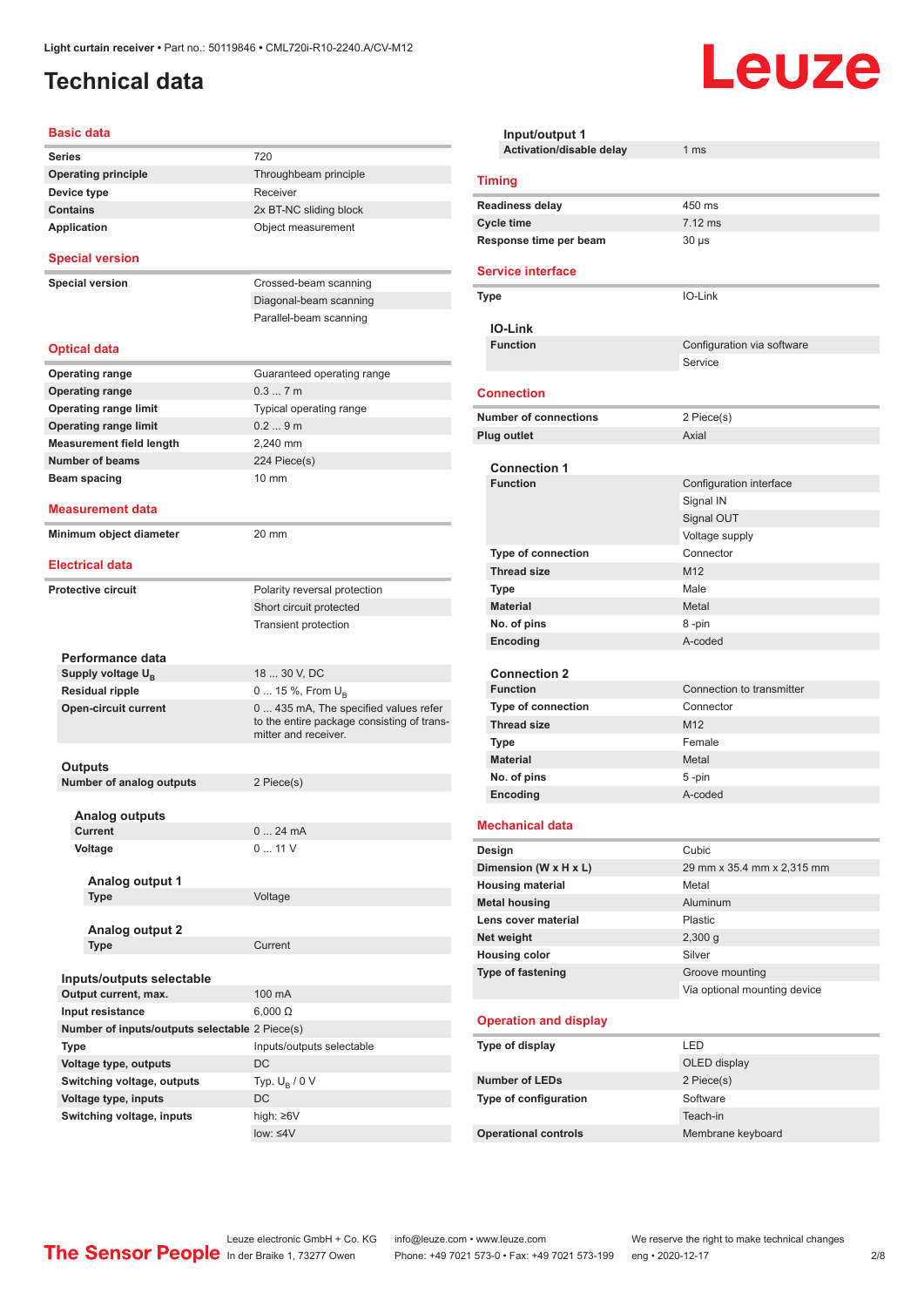## **Technical data**

# Leuze

#### **Environmental data**

| Ambient temperature, operation | $-30$ 60 °C    |  |
|--------------------------------|----------------|--|
| Ambient temperature, storage   | $-40$ 70 °C    |  |
| <b>Certifications</b>          |                |  |
| Degree of protection           | IP 65          |  |
| <b>Protection class</b>        | $\mathbf{III}$ |  |
| <b>Certifications</b>          | c CSA US       |  |
| <b>Standards applied</b>       | IEC 60947-5-2  |  |

#### **Classification**

| <b>Customs tariff number</b> | 90314990 |
|------------------------------|----------|
| eCl@ss 5.1.4                 | 27270910 |
| eCl@ss 8.0                   | 27270910 |
| eCl@ss 9.0                   | 27270910 |
| eCl@ss 10.0                  | 27270910 |
| eCl@ss 11.0                  | 27270910 |
| <b>ETIM 5.0</b>              | EC002549 |
| <b>ETIM 6.0</b>              | EC002549 |
| <b>ETIM 7.0</b>              | EC002549 |
|                              |          |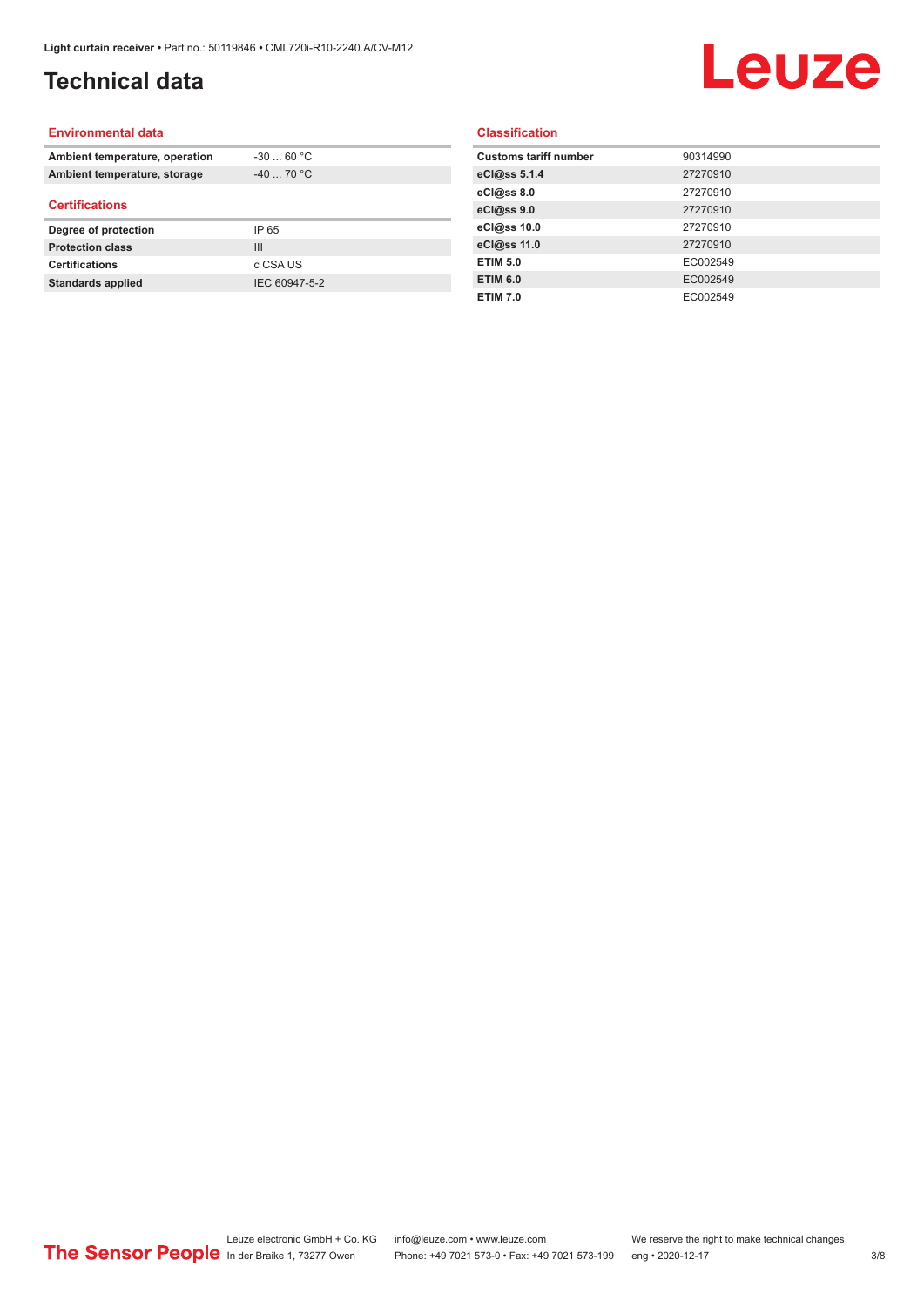### <span id="page-3-0"></span>**Dimensioned drawings**

All dimensions in millimeters



- 
- B Measurement field length 2240 mm
- F M6 thread
- G Fastening groove
- R Receiver Y 5 mm

T Transmitter

Leuze electronic GmbH + Co. KG info@leuze.com • www.leuze.com We reserve the right to make technical changes<br>
The Sensor People in der Braike 1, 73277 Owen Phone: +49 7021 573-0 • Fax: +49 7021 573-199 eng • 2020-12-17 Phone: +49 7021 573-0 • Fax: +49 7021 573-199 eng • 2020-12-17

## **Leuze**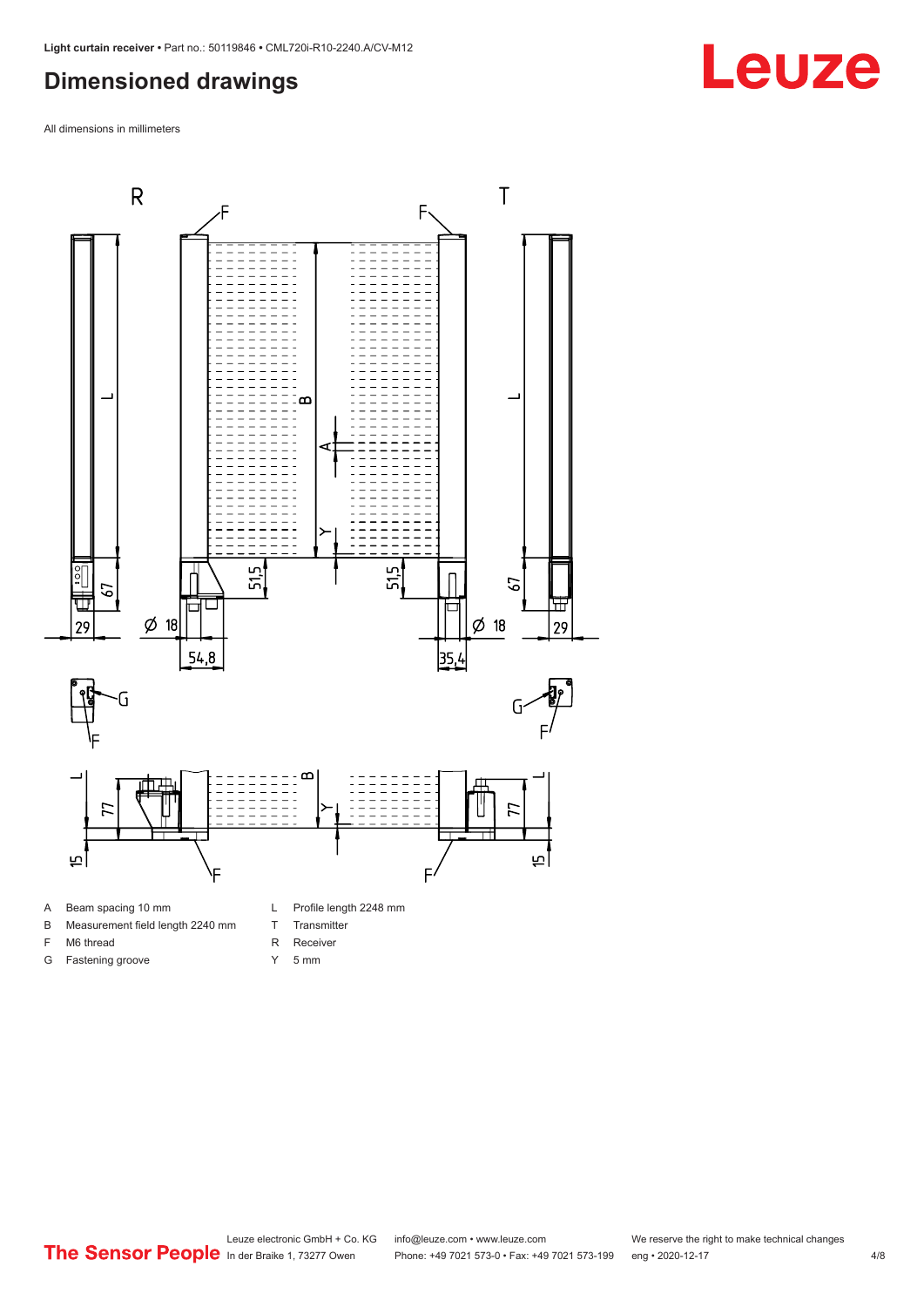### <span id="page-4-0"></span>**Dimensioned drawings**





A PWR / SW IN / OUT

## **Electrical connection**

**Connection 1**

| <b>Function</b>    | Configuration interface |
|--------------------|-------------------------|
|                    | Signal IN               |
|                    | Signal OUT              |
|                    | Voltage supply          |
| Type of connection | Connector               |
| <b>Thread size</b> | M12                     |
| <b>Type</b>        | Male                    |
| <b>Material</b>    | Metal                   |
| No. of pins        | 8-pin                   |
| Encoding           | A-coded                 |

#### **Pin Pin assignment**

| 1              | $V^+$            |
|----------------|------------------|
| $\overline{2}$ | I/O <sub>1</sub> |
| 3              | GND              |
| $\overline{4}$ | IO-Link          |
| 5              | I/O <sub>2</sub> |
| 6              | OUT V            |
| 7              | OUT mA           |
| 8              | <b>AGND</b>      |
|                |                  |



#### **Connection 2**

| <b>Function</b>    | Connection to transmitter |
|--------------------|---------------------------|
| Type of connection | Connector                 |
| <b>Thread size</b> | M12                       |
| <b>Type</b>        | Female                    |
| <b>Material</b>    | Metal                     |
| No. of pins        | $5$ -pin                  |
| Encoding           | A-coded                   |

#### **Pin Pin assignment**

| л              | <b>FE/SHIELD</b> |
|----------------|------------------|
| $\overline{2}$ | V+               |
| 3              | <b>GND</b>       |
| 4              | RS 485 Tx+       |
| 5              | RS 485 Tx-       |

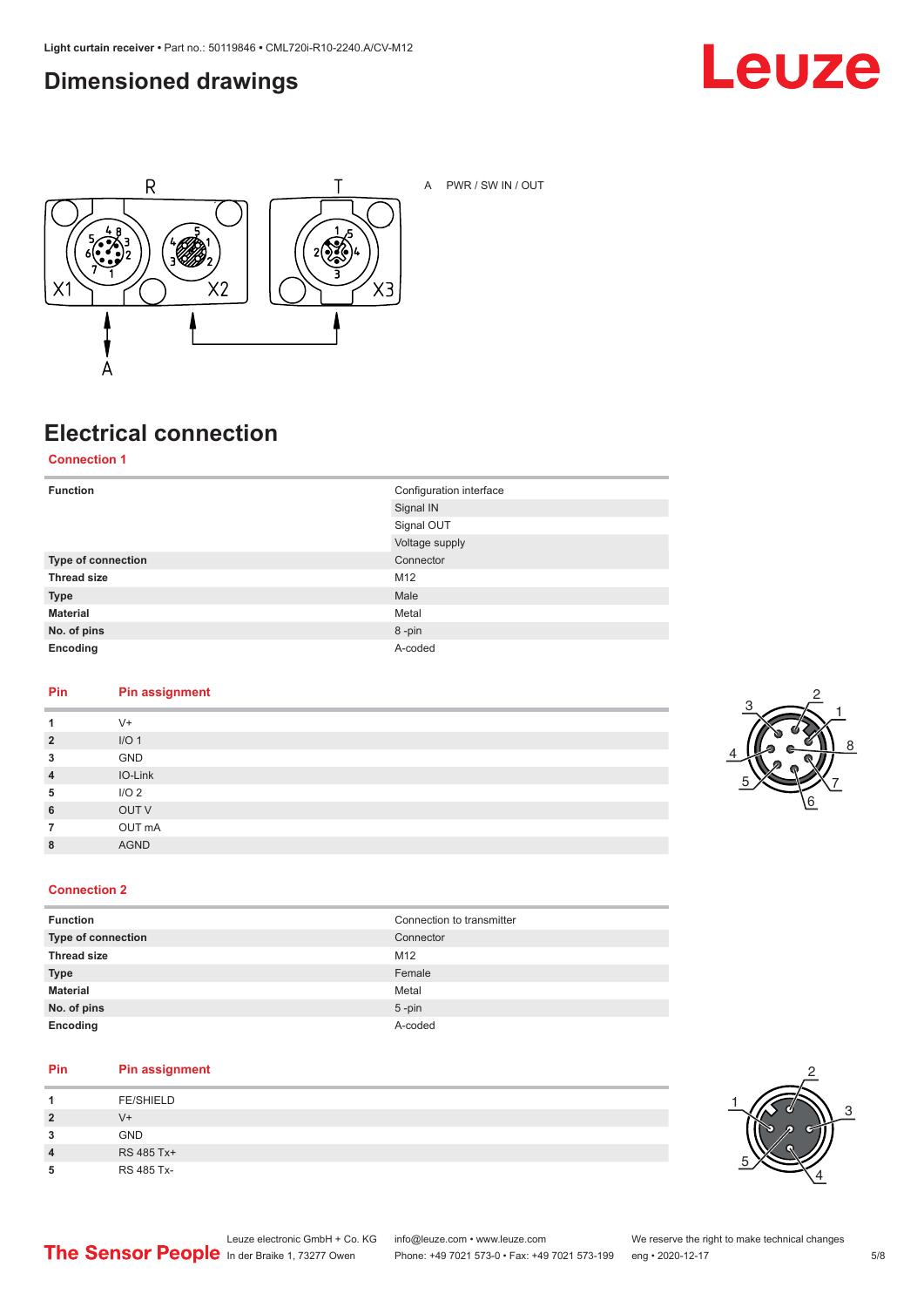### <span id="page-5-0"></span>**Operation and display**

| <b>LED</b> | <b>Display</b>           | <b>Meaning</b>                         |
|------------|--------------------------|----------------------------------------|
|            | Green, continuous light  | Operational readiness                  |
|            | Green, flashing          | Teach / error                          |
|            | Yellow, continuous light | Light path free, with function reserve |
|            | Yellow, flashing         | No function reserve                    |
|            | Off                      | Object detected                        |

#### **Suitable transmitters**

| Part no. | <b>Designation</b>         | <b>Article</b>               | <b>Description</b>                                                    |
|----------|----------------------------|------------------------------|-----------------------------------------------------------------------|
| 50119418 | CML720i-T10-<br>2240.A-M12 | Light curtain<br>transmitter | Operating range: 0.3  6 m<br>Connection: Connector, M12, Axial, 5-pin |

#### **Part number code**

Part designation: **CML7XXi-YZZ-AAAA.BCCCDDD-EEEFFF**

| <b>CML</b>           | <b>Operating principle</b><br>Measuring light curtain                                                                                     |
|----------------------|-------------------------------------------------------------------------------------------------------------------------------------------|
| 7XXi                 | <b>Series</b><br>720i: 720i series<br>730i: 730i series                                                                                   |
| Y                    | Device type<br>T: transmitter<br>R: receiver                                                                                              |
| <b>ZZ</b>            | <b>Beam spacing</b><br>05:5 mm<br>10:10 mm<br>20:20 mm<br>40:40 mm                                                                        |
| <b>AAAA</b>          | Measurement field length [mm], dependent on beam spacing                                                                                  |
| в                    | Equipment<br>A: connector outlet, axial<br>R: rear connector outlet                                                                       |
| CCC                  | Interface<br>L: IO-Link<br>/CN: CANopen<br>/PB: PROFIBUS<br>/PN: PROFINET<br>/CV: Analog current and voltage output<br>/D3: RS 485 Modbus |
| <b>DDD</b>           | <b>Special equipment</b><br>-PS: Power Setting                                                                                            |
| <b>EEE</b>           | <b>Electrical connection</b><br>M12: M12 connector                                                                                        |
| <b>FFF</b>           | -EX: Explosion protection                                                                                                                 |
| <b>Note</b>          |                                                                                                                                           |
|                      |                                                                                                                                           |
| $\ddot{\phantom{1}}$ | $\&$ A list with all available device types can be found on the Leuze website at www.leuze.com.                                           |

Leuze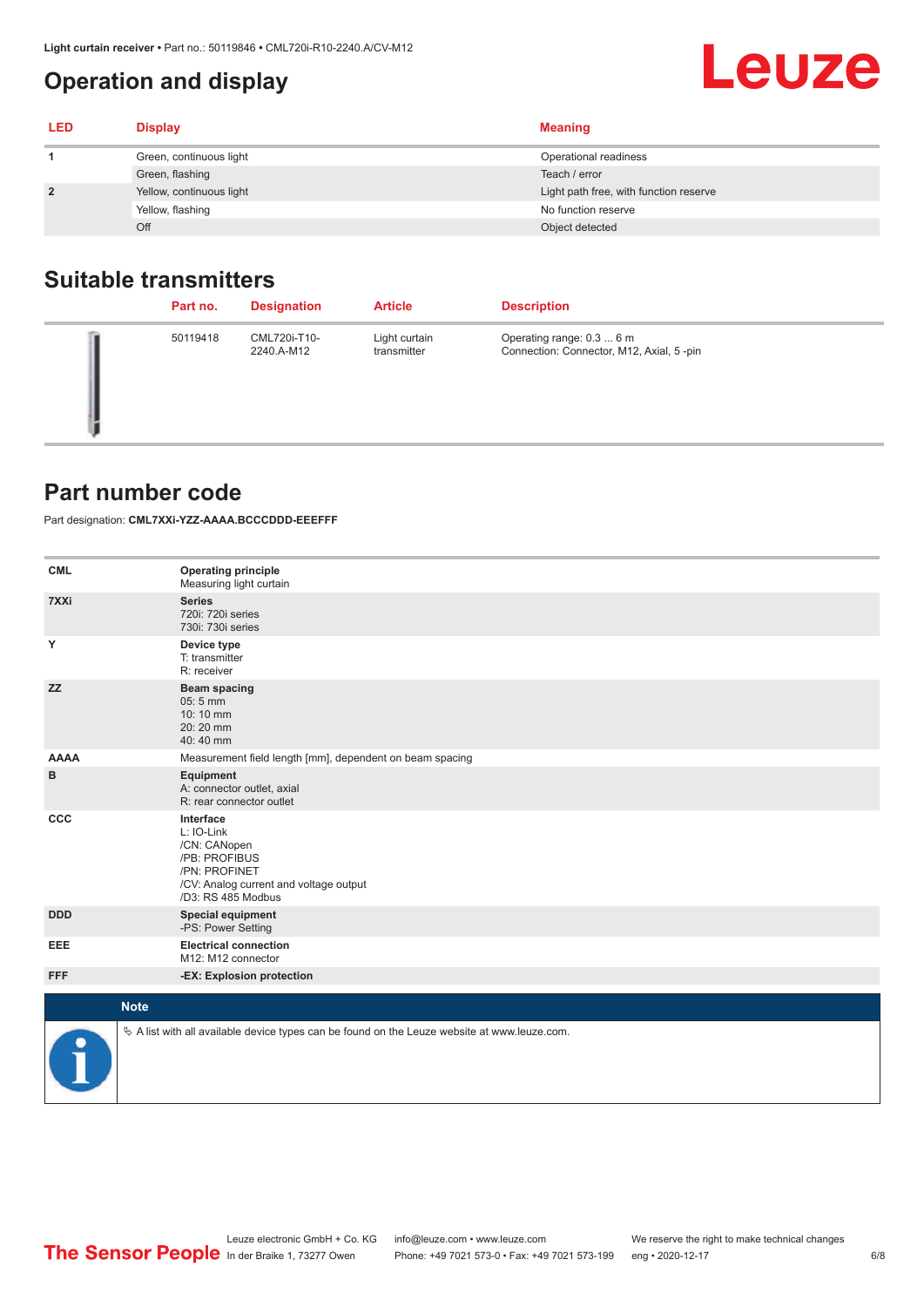#### <span id="page-6-0"></span>**Notes**



#### **Observe intended use!**

 $\%$  This product is not a safety sensor and is not intended as personnel protection.

 $\%$  The product may only be put into operation by competent persons.

 $\%$  Only use the product in accordance with its intended use.

| <b>For UL applications:</b>                                                                                                                                                       |
|-----------------------------------------------------------------------------------------------------------------------------------------------------------------------------------|
| $\%$ For UL applications, use is only permitted in Class 2 circuits in accordance with the NEC (National Electric Code).                                                          |
| V These proximity switches shall be used with UL Listed Cable assemblies rated 30V, 0.5A min, in the field installation, or equivalent (categories: CYJV/<br>CYJV7 or PVVA/PVVA7) |

#### **Accessories**

#### Connection technology - Connection cables

|   | Part no. | <b>Designation</b> | <b>Article</b>   | <b>Description</b>                                                                                                                                          |
|---|----------|--------------------|------------------|-------------------------------------------------------------------------------------------------------------------------------------------------------------|
| § | 50135128 | KD S-M12-8A-P1-050 | Connection cable | Connection 1: Connector, M12, Axial, Female, A-coded, 8-pin<br>Connection 2: Open end<br>Shielded: Yes<br>Cable length: 5,000 mm<br>Sheathing material: PUR |

#### Connection technology - Interconnection cables

|   |                   | Part no. | <b>Designation</b>                     | <b>Article</b>        | <b>Description</b>                                                                                                                                                                                                                                    |
|---|-------------------|----------|----------------------------------------|-----------------------|-------------------------------------------------------------------------------------------------------------------------------------------------------------------------------------------------------------------------------------------------------|
| e | $(\cdot$ : :<br>Þ | 50129781 | <b>KDS DN-M12-5A-</b><br>M12-5A-P3-050 | Interconnection cable | Suitable for interface: IO-Link, DeviceNet, CANopen<br>Connection 1: Connector, M12, Axial, Female, A-coded, 5-pin<br>Connection 2: Connector, M12, Axial, Male, A-coded, 5-pin<br>Shielded: Yes<br>Cable length: 5,000 mm<br>Sheathing material: PUR |

#### Mounting technology - Mounting brackets

|                 | Part no. | <b>Designation</b> | <b>Article</b>      | <b>Description</b>                                                                                                                                                                                                        |
|-----------------|----------|--------------------|---------------------|---------------------------------------------------------------------------------------------------------------------------------------------------------------------------------------------------------------------------|
| <b>All Card</b> | 50142900 | BT 700M.5-2SET     | Mounting device set | Design of mounting device: Bracket mounting<br>Fastening, at system: Through-hole mounting, T slotted hole<br>Mounting bracket, at device: Screw type, Sliding block<br>Type of mounting device: Rigid<br>Material: Steel |

Leuze